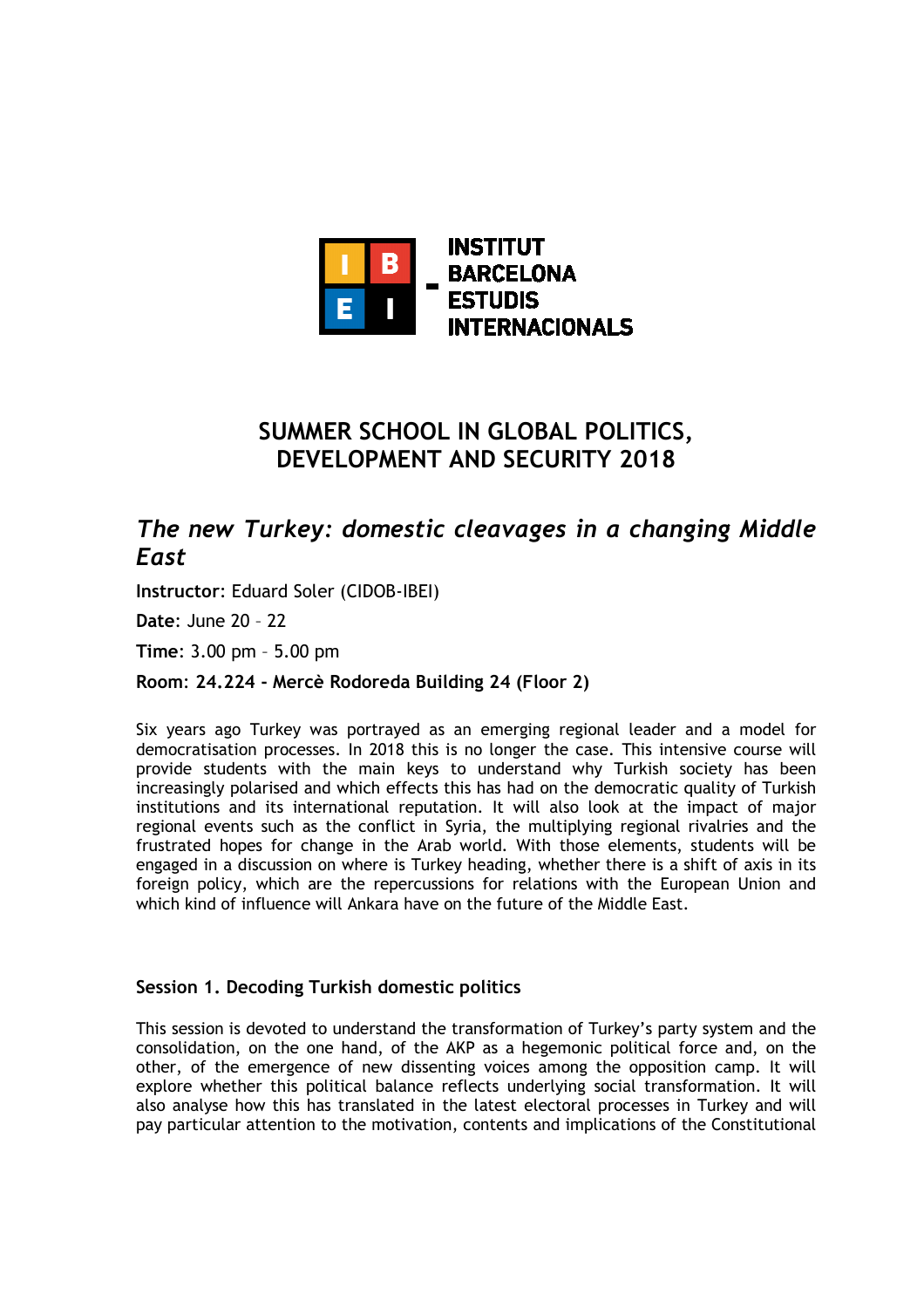reform approved after a slim and contested victory in referendum. This session will also try to read the tea leaves of Turkey's politics by discussing how resilient Turkish democracy is and which could be the game-changers in the years to come.

Required reading:

Murat Somer (2016): Understanding Turkey's democratic breakdown: old vs. new and indigenous vs. global authoritarianism, Southeast European and Black Sea Studies. 16 (4)

http://home.ku.edu.tr/~musomer/research\_files/Somer,%20SEBSS%202016.pdf

A selection of articles dealing with current events will be made available one week before the course takes place

### **Session 2. Turkish Foreign Policy 3.0**

One of the characteristics of the AKP rule in Turkey was the effort to re-conceptualise Turkey's Foreign Policy. The so-called "New Turkish Foreign Policy" aimed at improving relations with neighbours, at being more present in international organisations and at diversifying the priorities and alliances. The Arab Spring was seized as an opportunity but Turkey's hopes soon faded away, particularly in Syria. This is one of the drivers of what we can be called a new phase of this foreign policy. Others need to be added to the picture such as Kurdish geopolitics and changes in Turkey's domestic politics (the Erdogan factor). This session will focus in analysing, the interrelation of domestic and foreign policies. More specifically will look at Turkey's positioning regarding regional cleavages (Sunni vs Shia; pro vs anti-West; pro vs anti Muslim Brotherhood) and whether those cleavages overlap with domestic ones.

#### Required reading:

Keyman, Fuat (2016) "Turkish foreign policy in the post-Arab Spring era: from proactive to buffer state" *Third World Quarterly,* Volume 37, Issue 12, pp. 2274-2287

A selection of articles dealing with current events will be made available one week before the course takes place

### **Session 3. Looking forward: Turkey, Europe and the Middle East**

This session will be devoted to analyze possible scenarios for Turkey's domestic policies, for its relations with the EU and for its policies towards the Middle East. Regarding the first issue, the main focus will be to discuss the impact of forthcoming elections and the challenge of accommodating diversity and dissent. The impact of economic factors will be